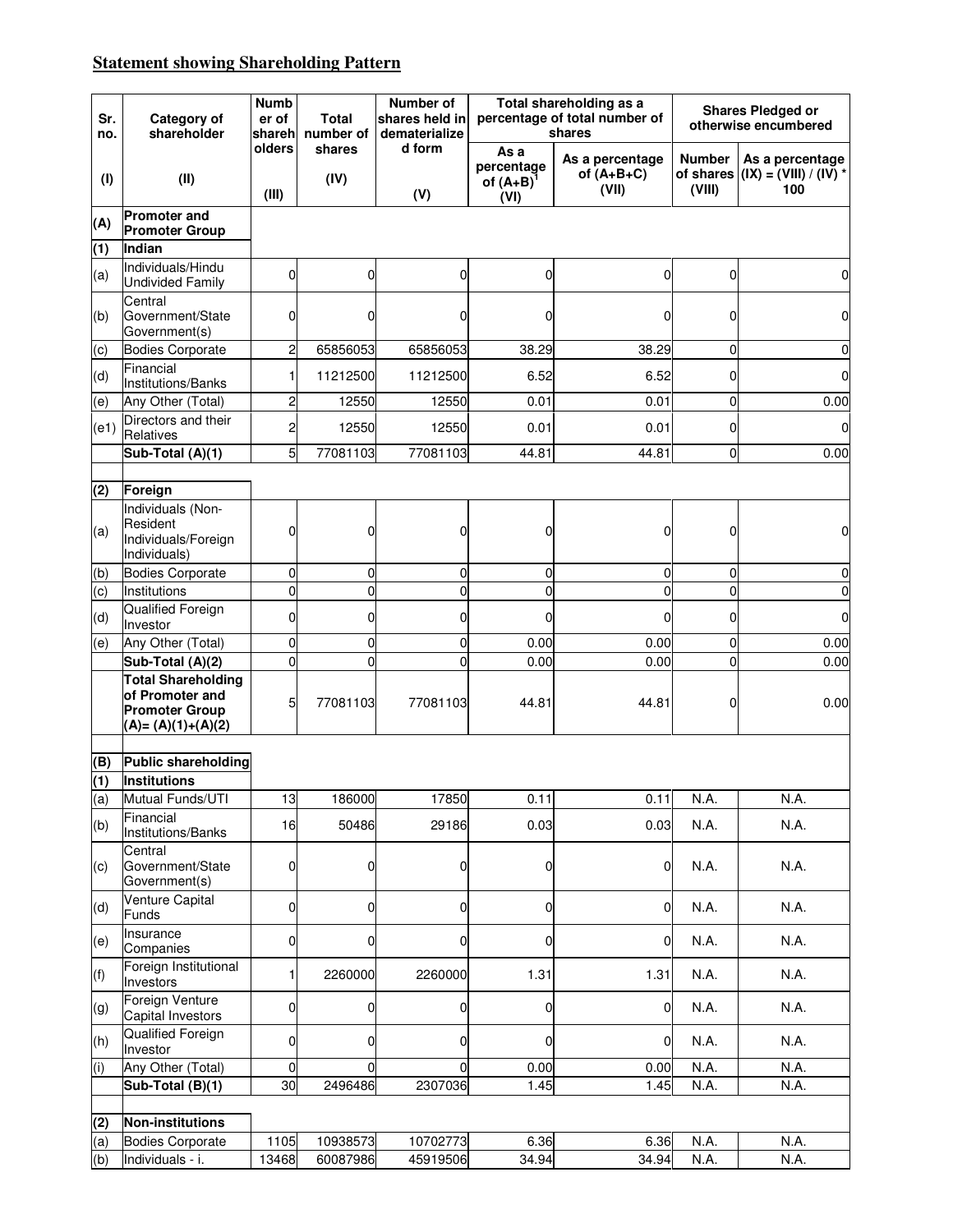|                | Individual<br>Shareholders<br><b>Holding Nominal</b><br>Share Capital Up To<br>>Rs. 1 Lakh.                              | 8              |             |             |          |          |              |      |
|----------------|--------------------------------------------------------------------------------------------------------------------------|----------------|-------------|-------------|----------|----------|--------------|------|
|                | Individuals - ii.<br>Individual<br>Shareholders<br><b>Holding Nominal</b><br>Share Capital In<br>Excess Of Rs. 1<br>Lakh | 236            | 14392901    | 14317991    | 8.37     | 8.37     | N.A.         | N.A. |
| (c)            | Qualified Foreign<br>Investor                                                                                            | $\Omega$       | $\Omega$    | $\Omega$    | $\Omega$ | $\Omega$ | N.A.         | N.A. |
| (d)            | Any Other (Total)                                                                                                        | 5659           | 7002180     | 5826841     | 4.07     | 4.07     | N.A.         | N.A. |
| (d1)           | <b>Clearing Members</b>                                                                                                  | 63             | 93784       | 93784       | 0.05     | 0.05     | N.A.         | N.A. |
| (d2)           | Hindu Undivided<br>Family                                                                                                | 1313           | 3973290     | 3973126     | 2.31     | 2.31     | N.A.         | N.A. |
| (d3)           | Non Resident Indians                                                                                                     | 4279           | 2847706     | 1672531     | 1.66     | 1.66     | N.A.         | N.A. |
| (d4)           | Overseas Corporate<br><b>Bodies</b>                                                                                      | 1              | 85050       | 85050       | 0.05     | 0.05     | N.A.         | N.A. |
| (d5)           | Trusts                                                                                                                   | $\overline{3}$ | 2350        | 2350        | 0.00     | 0.00     | N.A.         | N.A. |
|                | Sub-Total (B)(2)                                                                                                         | 14168<br>8     | 92421640    | 76767111    | 53.73    | 53.73    | N.A.         | N.A. |
|                | <b>Total Public</b><br>Shareholding (B)=<br>$(B)(1)+(B)(2)$                                                              | 14171<br>8     | 94918126    | 79074147    | 55.19    | 55.19    | N.A.         | N.A. |
|                | TOTAL (A)+(B)                                                                                                            | 14172<br>3     | 171999229   | 156155250   | 100.00   | 100.00   | $\mathbf{0}$ | 0.00 |
|                |                                                                                                                          |                |             |             |          |          |              |      |
| (C)            | Shares held by<br>Custodians and<br>against which<br>Depository Receipts<br>have been issued                             | $\overline{0}$ | 0           | $\mathbf 0$ | N.A.     | 0.00     | N.A.         | N.A. |
| C <sub>1</sub> | Promoter and<br>Promoter Group                                                                                           | $\Omega$       | $\mathbf 0$ | $\Omega$    | N.A.     | $\Omega$ | N.A.         | N.A. |
| C <sub>2</sub> | Public                                                                                                                   | $\overline{0}$ | $\Omega$    | $\Omega$    | N.A.     | $\Omega$ | N.A.         | N.A. |
|                | <b>GRAND TOTAL</b><br>$(A)+(B)+(C)$                                                                                      | 14172<br>3     | 171999229   | 156155250   | N.A.     | 100.00   | 0            | 0.00 |